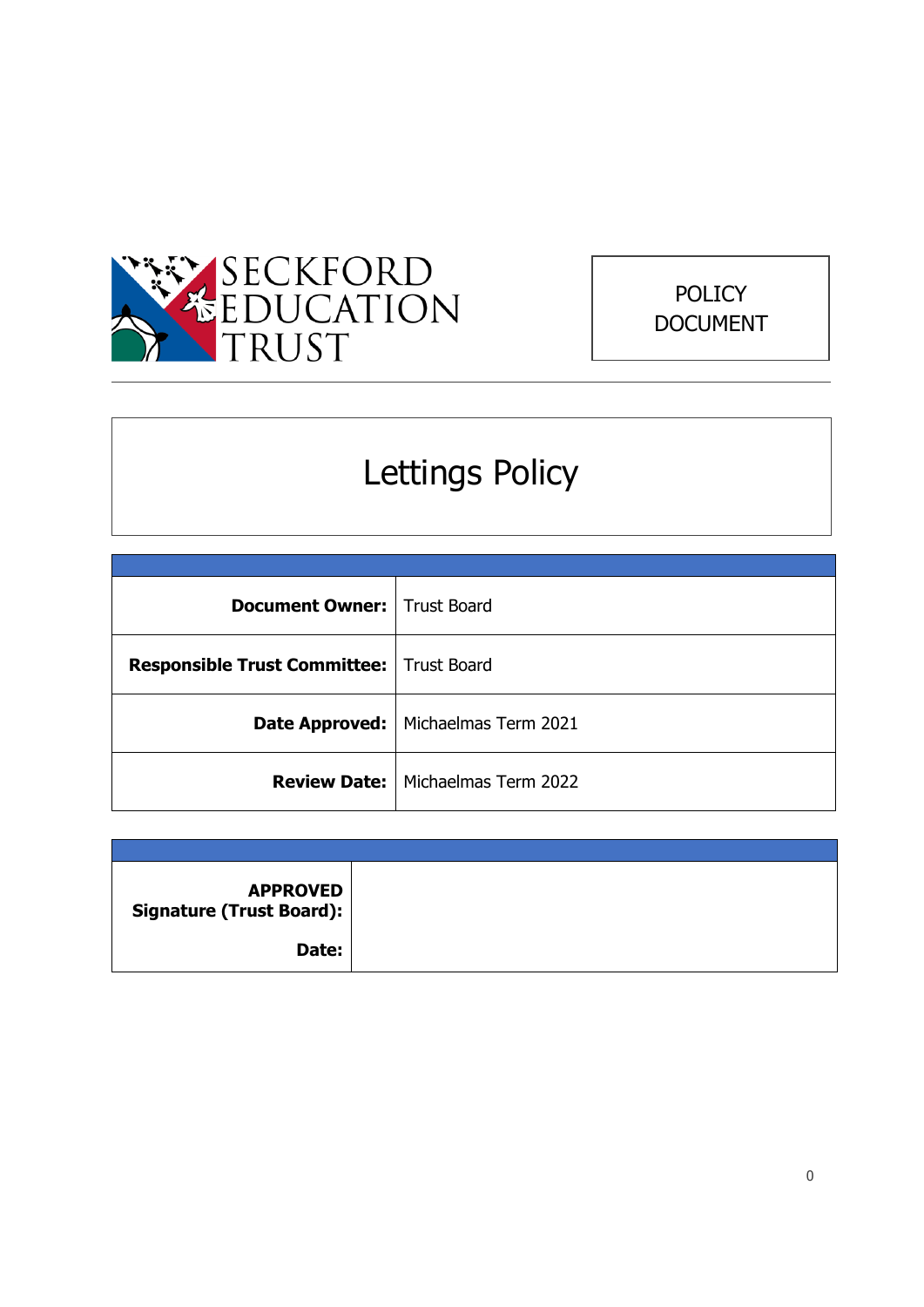

#### Other relevant policies and documents

- Equalities Policy (students)
- Equalities Policy (staff)
- Equalities Duty Action Plan

## Explanation of Terms

| Trust     | $=$ | <b>Seckford Education Trust</b> |
|-----------|-----|---------------------------------|
| School(s) | $=$ | schools within the Trust        |

#### 1. Adoption

The Seckford Education Trust Board has adopted the lettings policy set outbelow.

#### 2. Introduction

The Trust Board will make every reasonable effort to ensure the school building and grounds are available for community use. However, the overriding aim of the Trust Board is to support their schools in providing the best possible

education for its pupils. Any lettings of the premises to outside organisations will be considered with this in mind.

## 2.1 Definition of a Letting

A letting may be defined as 'any use of the school premises by either a community group or a commercial organisation', regardless of whether a lettingfee is charged. It must not interfere with the primary activity of the school, whichis to provide a high standard of education for all its pupils.

#### 2.2 Charges for a Letting

The Trust Board is responsible for setting the charges for the letting of the school premises, as set out in the approved scale of lettings charges (Appendix A).

## 3. Applying to use the School

Applying to use the school premises should be made to the Trust Operations Manager and the Letting Agreement should be filled in at least 21 days before the event.

The Trust Operations Manager will resolve any conflicting requests for the use of the premises, with school functions always receiving priority.

The Trust Operations Manager is responsible for the management of lettings, in accordance with the school's policy, but the Head of School retains overall responsibility.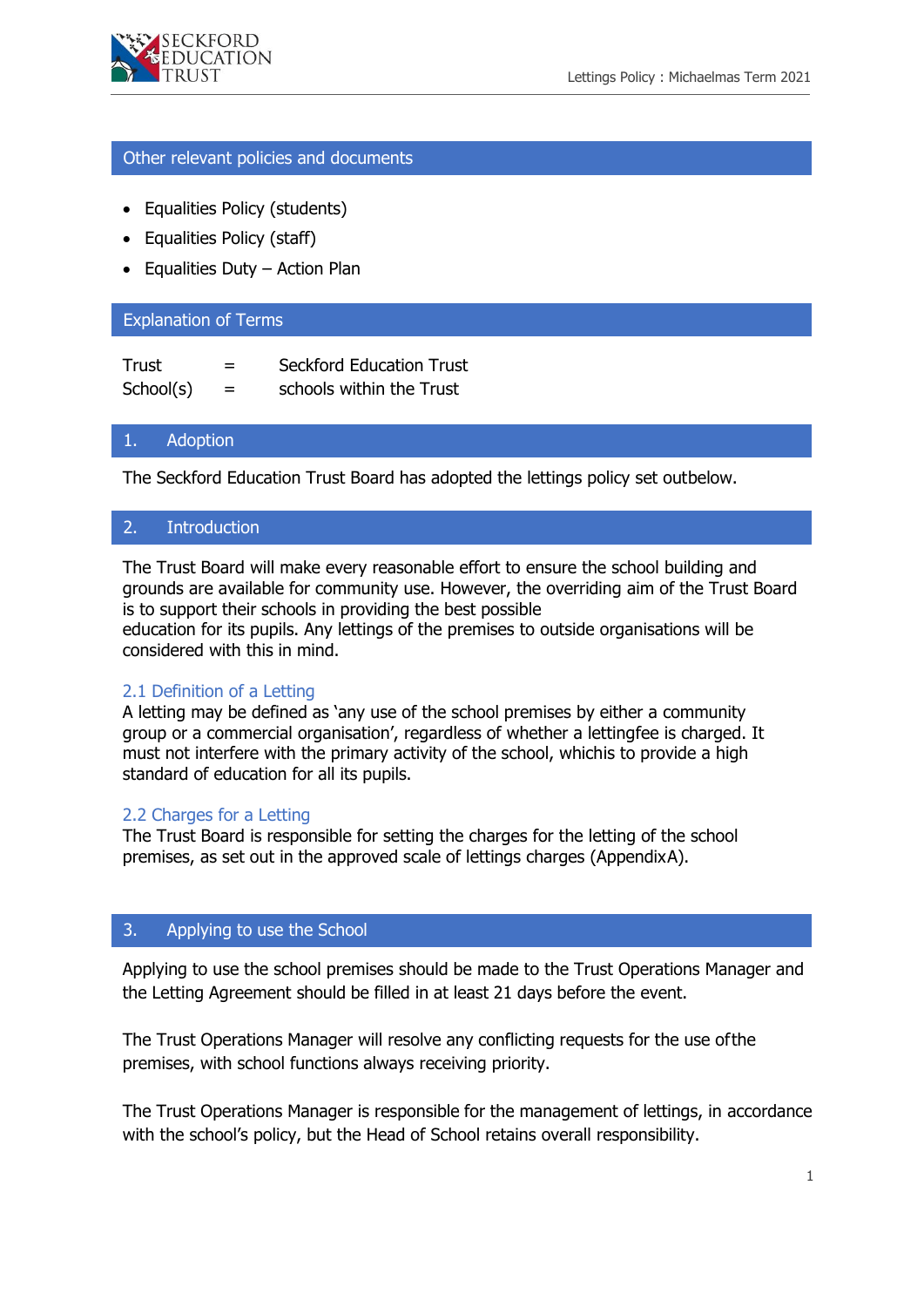

If the Trust Operations Manager/Head of School has any concern about the appropriateness of a particular request for a letting, he/she will consult the Chief Executive Officer, who has the authority to determine theissue on behalf of the Trust Board.

The Trust Board has the right to refuse an application and no letting shouldbe regarded as 'booked' until approval has been given in writing. No public announcement of any activity or function taking place should be made by the organisation concerned until the booking has been confirmed in writing.

#### 4. Letting Agreement

Once a letting has been approved, a letter will be sent to the hirer, confirming the details of the letting, along with a copy of the terms and conditions (Appendix B) and the letting agreement (Appendix C).

The letting agreement needs to be signed and returned to the school before the letting can take place. It should be signed by a named individual and the agreement should be in their name, giving their permanent private address.

The named individual applying to hire the premises will be invoiced for the cost of the letting.

All letting fees will be paid into the school's bank account to offset the costs of services, staffing etc.

## 4.1 Termination of Letting Agreement

The Head of School, or the Chairman of the Trust Board, has the immediate power to terminate any letting agreement relating to the hire of the school premises, in accordance with the terms and conditions of the model agreement attached.

#### 5. Safeguarding

The Hirer shall ensure that where a hiring involves activities aimed predominantly at children, and/or the activity is positively supported by the school for the attendance of children, they have appropriate safeguarding policies and procedures in place and that they, themselves and those persons likely to have contact with children, have been subject to Enhanced Criminal Records Bureau (DBS) checks. The Trustees reserve the right to require the Hirer to produce evidence that enhanced DBS checks have been carried out on all persons and to review safeguarding policies and procedures and to impose any additional requirement they consider appropriate in connection with the hiring. If for any reason the Trustees are not satisfied then they reserve the right to cancel any hiring and there shall be no liability to the Hirer other than to refund any hiring fee or deposit paid.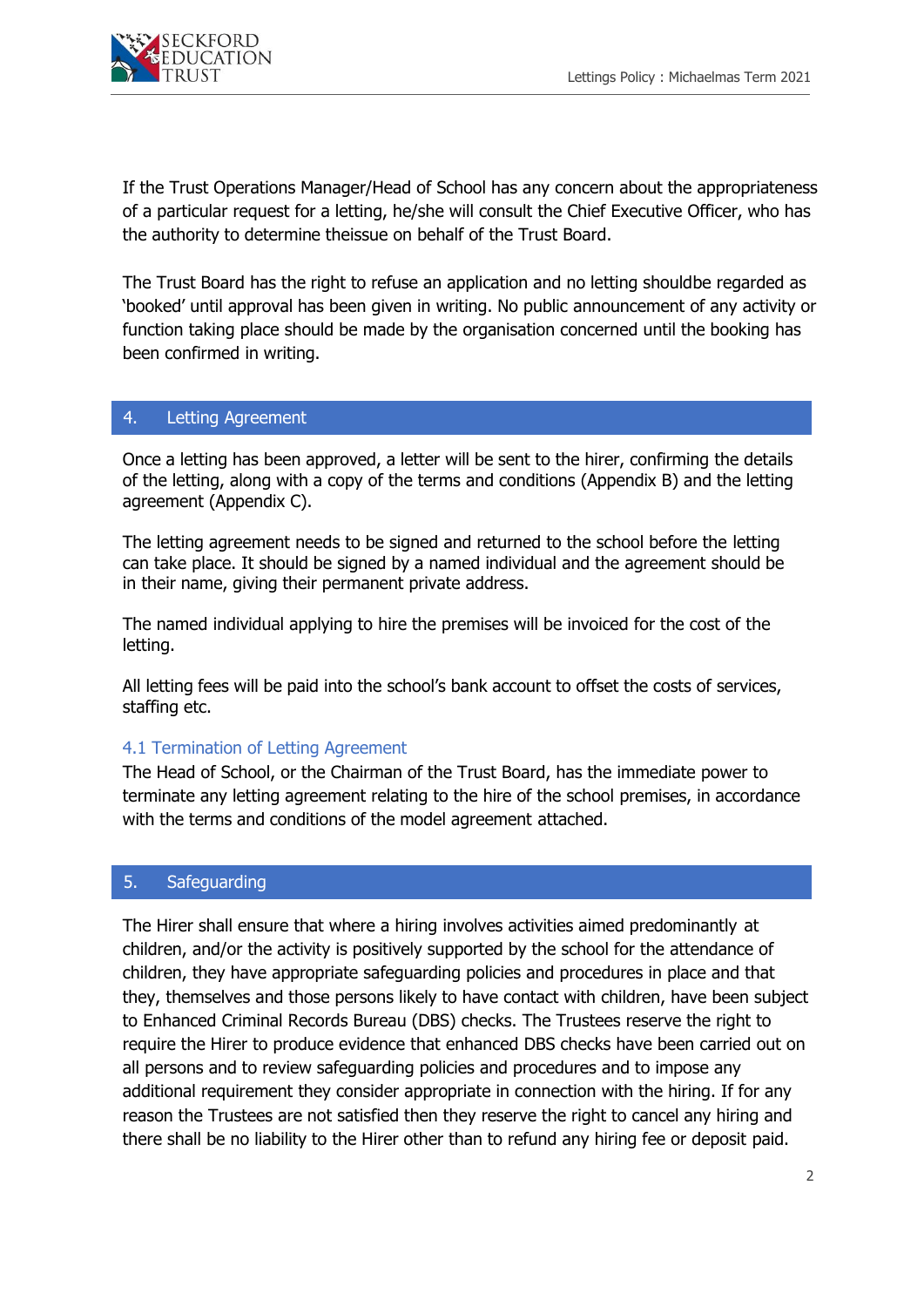

# **SCALE OF LETTING CHARGES - AS AT SEPTEMBER 2021\***

| <b>School</b> | <b>Facility</b>      | <b>Rate</b><br>(per hour or part thereafter): |
|---------------|----------------------|-----------------------------------------------|
| Ixworth       | <b>New Hall</b>      | £30                                           |
|               | <b>MUGA</b>          | £20                                           |
|               | <b>Tennis Courts</b> | £20                                           |
|               | Sports Field         | £20                                           |
|               | Classroom            | £18                                           |
| Beccles       | Classroom            | £18                                           |
|               | DT, Food Tech, Art   | £20                                           |
| Saxmundham    | Classroom            | £18                                           |
|               | DT, Food Tech        | £20                                           |

\*These charges are subject to an annual review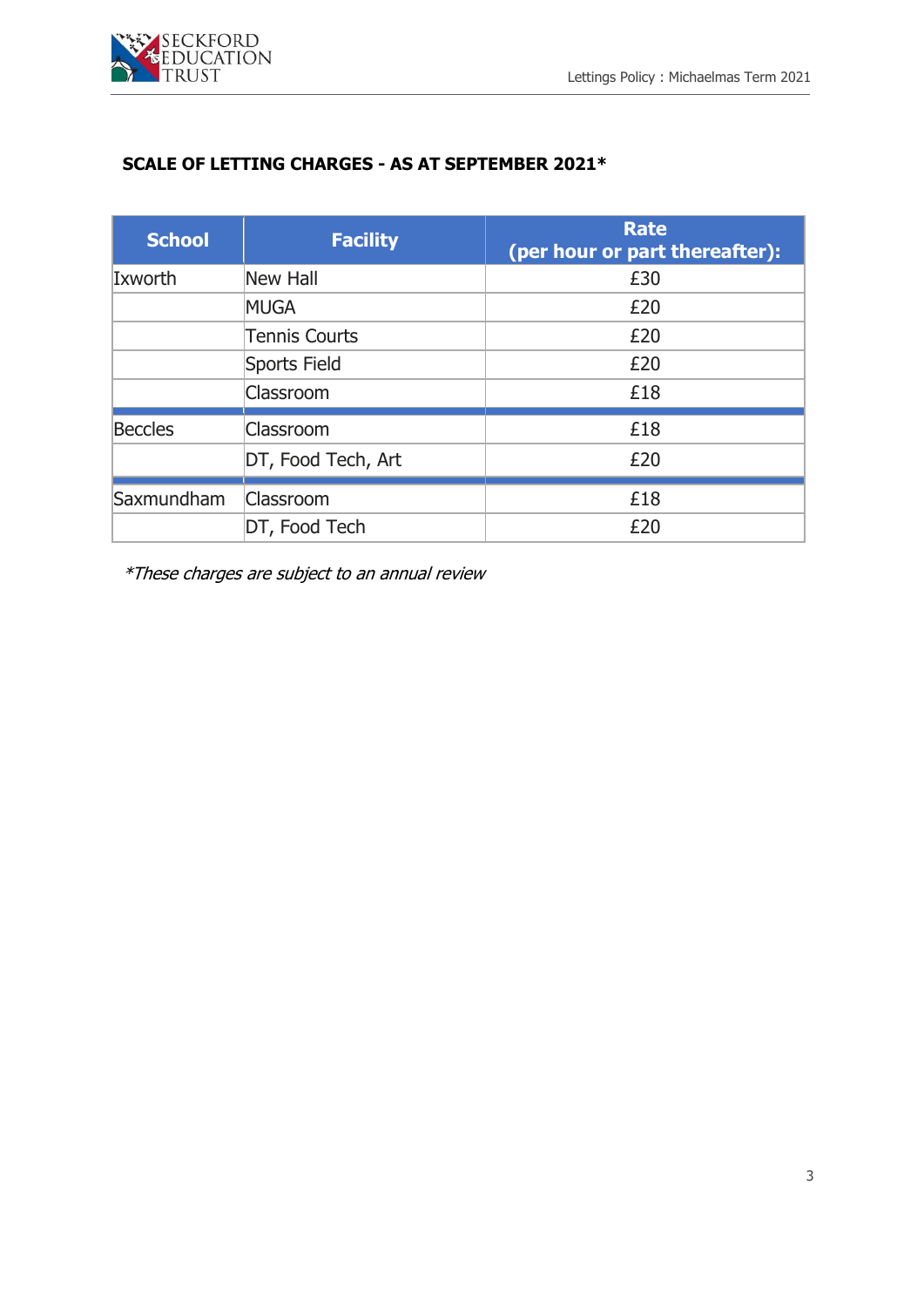

## **TERMS AND CONDITIONS OF LETTING SCHOOL PREMISES**

These terms and conditions must be complied with.

The 'hirer' shall be the named individual on the letting agreement and this person willbe personally responsible for payment of all fees or other sums due in respect of the letting.

## 1. The Hirer

Lettings will not be made to persons under the age of 18, or to any organisation or group with an unlawful or extremist background.

The letting agreement is personal to the hirer only, and nothing in it is intended tohave the effect of giving exclusive possession of any part of the school to them orof creating any tenancy between the school and the hirer.

## 2. Criminal Records Bureau (DBS) checks

It may be necessary for the hirer to undergo a criminal records check via the Disclosure and Barring Service (DBS). If a particular letting involves contact withchildren and young people, it is the responsibility of the hirer, as advised by the Head of School, to ensure that they have complied with the DBS Code of Practise.

When there is a requirement for DBS checks to be undertaken, the hirer must keep appropriate records in line with the DBS Code of Practice and report to the school any safeguarding concerns which may arise.

The hirer will be required to provide evidence that DBS checks have been carriedout on request.

## 3. Indemnity and Insurance

Lettings are made on the agreement that the Trust Board are indemnified by the hirer against any loss, damage, costs and expenses during the use of the school premises by the hirer except where such loss, damage costs and expenses are directly attributable to the negligence of the employees of the Trust Board (refer to Lettings Indemnity Form – Appendix D).

The hirer shall insure, with a reputable insurance office approved by the Trust Board, against such funds as the hirer may become liable to pay as compensation, arising out of bodily injury or illness (fatal or otherwise) to any person and/or costs, fees, expenses, loss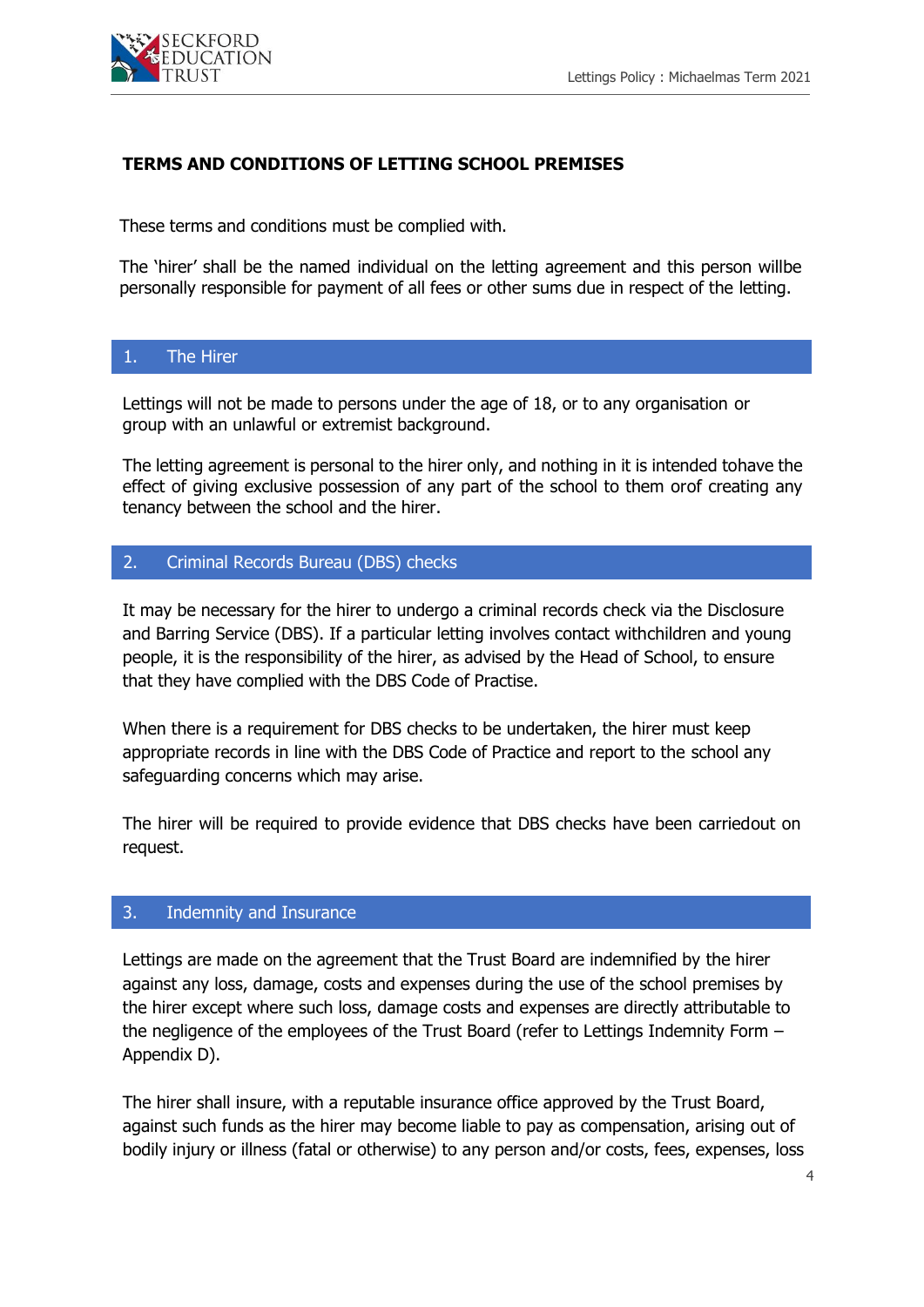

or damage caused to property or thepremises by any act or neglect of himself, his servants, agents, or any person resorting to the premises by reason of the use of the premises by the hirer.

Unless specifically agreed by the Trust Board, the insurance cover shallprovide a limit indemnity of not less than £5,000,000 (five million pounds) in respect of any one incident and to include liability for the premises includingliability for fire and explosion risks arising from the let of the premises.

The hirer shall produce the policy of insurance and receipts for the current premium or premiums upon request by the Head of School, Trust Board within seven days of a request.

Neither the school nor the Local Authority shall be responsible for any injury topersons or damage to property arising out of the letting of the premises.

## 4. Statutory Requirements

The hirer must not do or permit any act, matter or thing which would, or might, constitute an illegal or immoral activity affecting the school premises or which would, or might, vitiate in whole or in part any insurance affected in respect of thepremises from time to time. v

## 5. Licences and Permissions

The hirer shall be responsible for obtaining any public licenses necessary in connection with the booking and should confirm with the school the licenses they hold.

Permission or license must be obtained from the copyright owner, the owner of the sound recordings (if appropriate) and the publisher for any public performance of music, musicals, operas, or stage plays. The borrowing of music scores or plays from a local library does not constitute permission to perform.

Regulated entertainment, public music, singing and dancing can only take placeon premises which have a Premise's License authorising entertainment, or by applying for a Temporary Event Notice.

Hirers are reminded that it is illegal to photocopy music or plays without the express permission in writing of the copyright holder except in certain circumstances. Any infringement of this is liable to prosecution.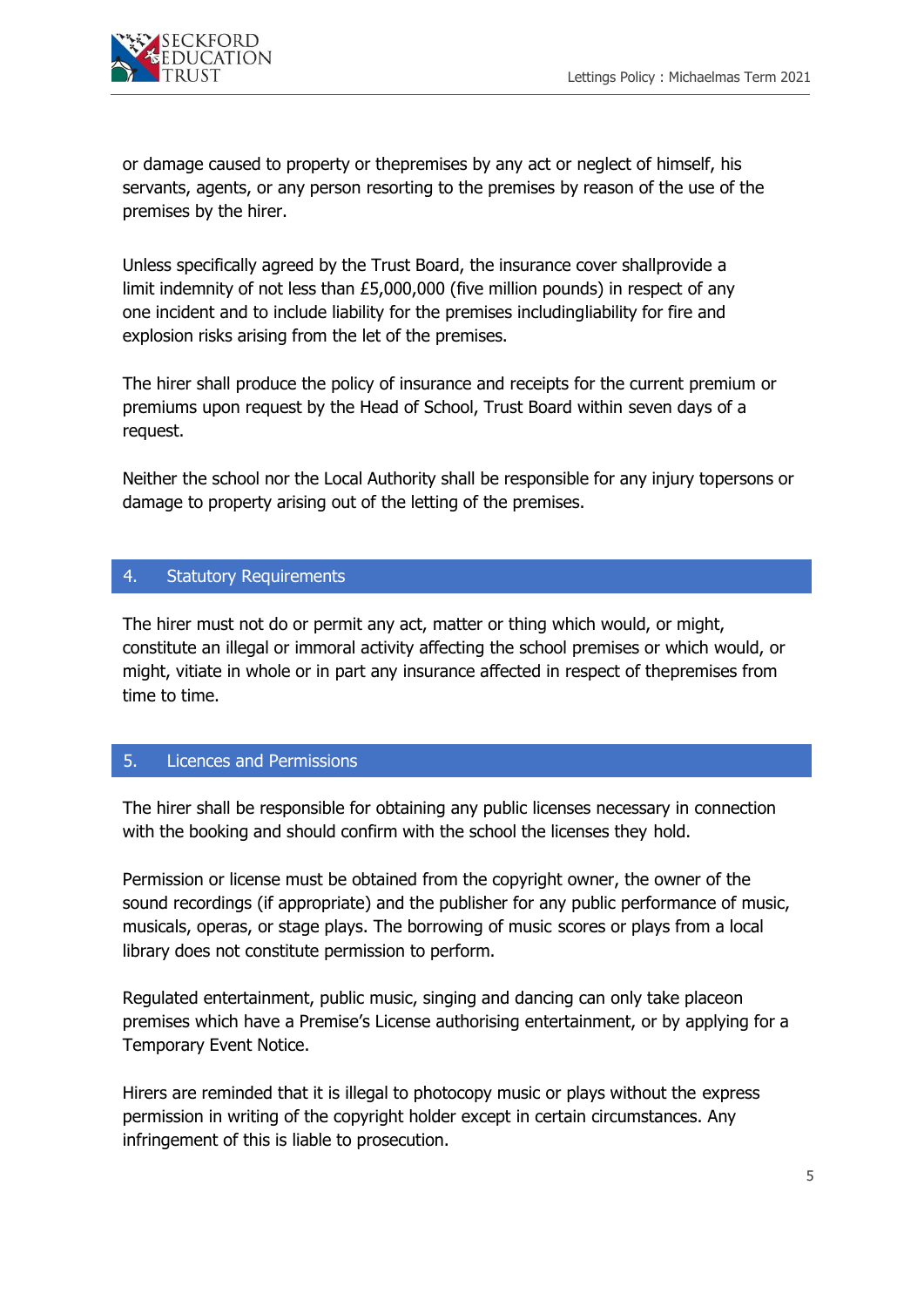

The hirer shall indemnify the Trustees against all sums of money which the Trustees may have to pay by reason of an infringement of copyright or performing right occurring during the period of hire covered by this agreement.

## 6. Public Services

All conditions attached to the granting of the license, stage play or other licenses and the school's health and safety policy shall be strictly observed. Nothing shall be done which<br>video which which we have a strip of the strip of the strip of the strip of the strip of the strip of the stri will endanger the users of the building, or invalidate the policies of insurance relating to it and its contents. In particular:

- Obstructions must not be placed in gangways or exits, nor in front of emergency exits, which must be available for free public access and exit at all times
- Fire fighting apparatus shall be kept in its proper place and only used for its intended purpose
- The fire brigade shall be called to any outbreak of fire, however slight, and details of the occurrence shall be given to the Head of School
- The hirer is responsible for familiarising his/herself with the procedure for evacuation of the premises, the escape routes, assembly points, and shall be familiar with the fire-fighting equipment available
- Performances involving danger to the public shall not be permitted
- Highly flammable substances shall not be brought into, or used, in any part of the premises. No internal decorations of a combustible nature (e.g. polystyrene, cotton, hay, etc) shall be undertaken or erected without the consent of the Trust Board
- No unauthorised heating appliances shall be used on the premises
- All electrical equipment brought into the building shall be subject to regular PAT testing and certification provided in evidence. The intention to use any electrical equipment must be notified on the hire application form. The Trust Board disclaim all responsibility for all claims and costs arising out of or in any way relating to such equipment
- Adequate supervision must be provided to maintain order and good conduct, and, where applicable, the hirer must adhere to the correct adult/pupil ratios atall times when these are specified for particular activities, e.g by national governing bodies of sports, scouts etc.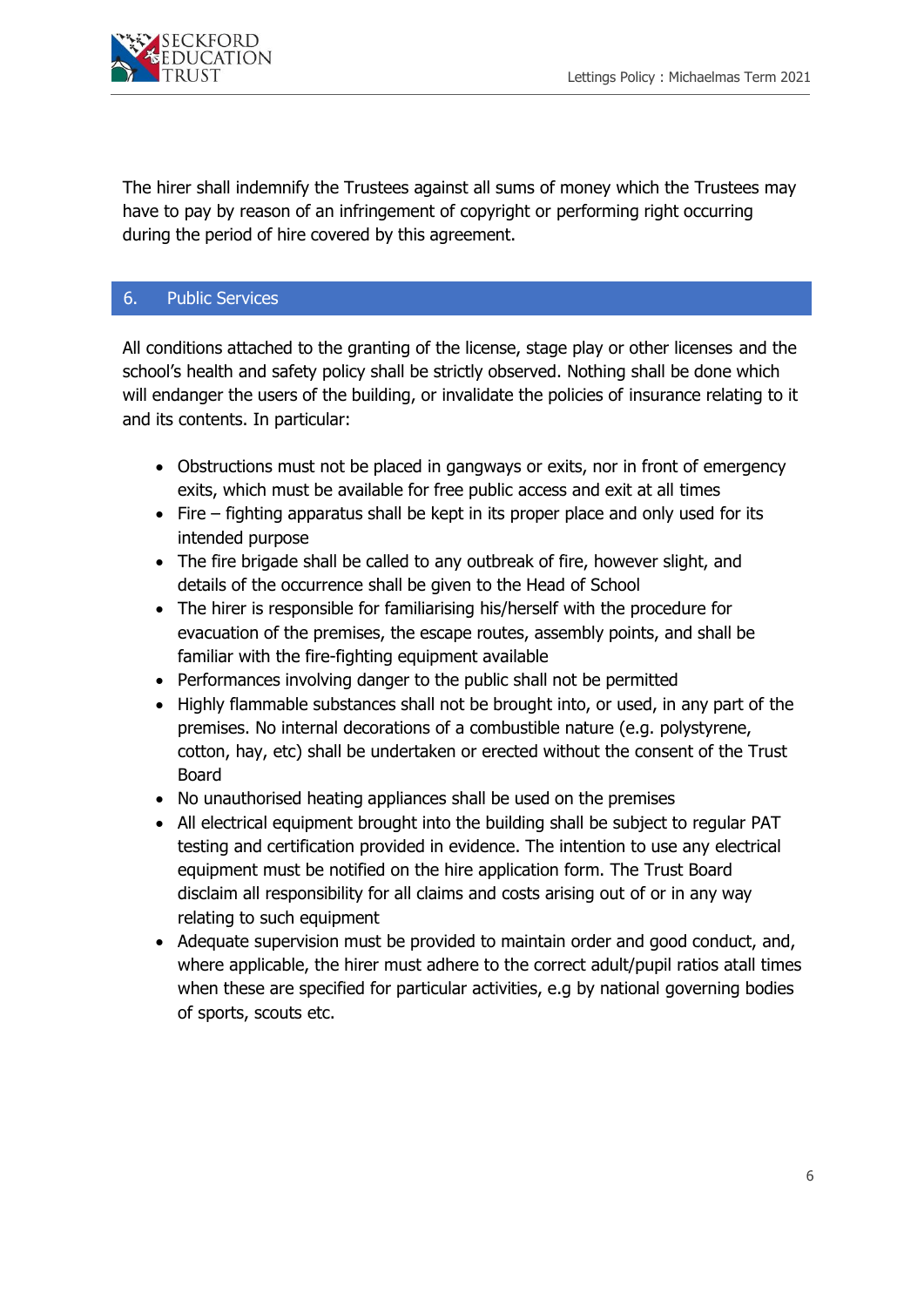

## 7. The Hirer's Responsibilities

The hirer must inform the school of any fault, damage or other problems with the premises or equipment encountered during the letting.<br>

No part of the premises is to be used otherwise than for the purpose of the premises requested.

No part of the premises requested is to be used for any unlawful purpose or in any unlawful way.

#### 7.1 Own Risk

It is the hirer's responsibility to ensure that all those attending are made aware of the fact that they do so in all respects at their own risk.

#### 7.2 First Aid Facilities

It is the responsibility of the hirer to make their own first aid arrangements, such as the provision of a first aid kit, and the provision of first aid training for supervising personnel, particularly in the case of sports lettings. There is no legalrequirement for the school to provide first aid facilities and use of the school's resources is not available.

#### 7.3 Furniture and Fittings

Furniture and fittings shall not be removed or interfered with in any way. Nor shall they be rearranged except by prior agreement and will be subject to reinstatement at the end of each session of use. No fittings or decorating of any kind necessitating drilling, or the fixing of nails or screws into fixtures which are part of the school fabric, is permitted. In the event of any damage to premises or property arising from the letting, the hirer shall pay the cost of any repair required.

Hall floors are used by children for physical education and no substance is to be applied to floors to prepare them for dancing or any other activity. No footwear liable to damage floors may be worn in school buildings. If activities involve outdoor use, participants should ensure footwear is cleaned before re-entering the building.

#### 7.4 Food and Drink

No food and drink may be prepared or consumed on the property without thedirect permission of the Head of School in line with current food hygiene regulations.

#### 7.5 Kitchen/ Food Preparation, Facilities and Equipment

Third parties shall only be permitted to share use of kitchens and/or equipmentwhere a member of the school's staff is available to supervise such use and subject to reimbursement of the resultant staff costs.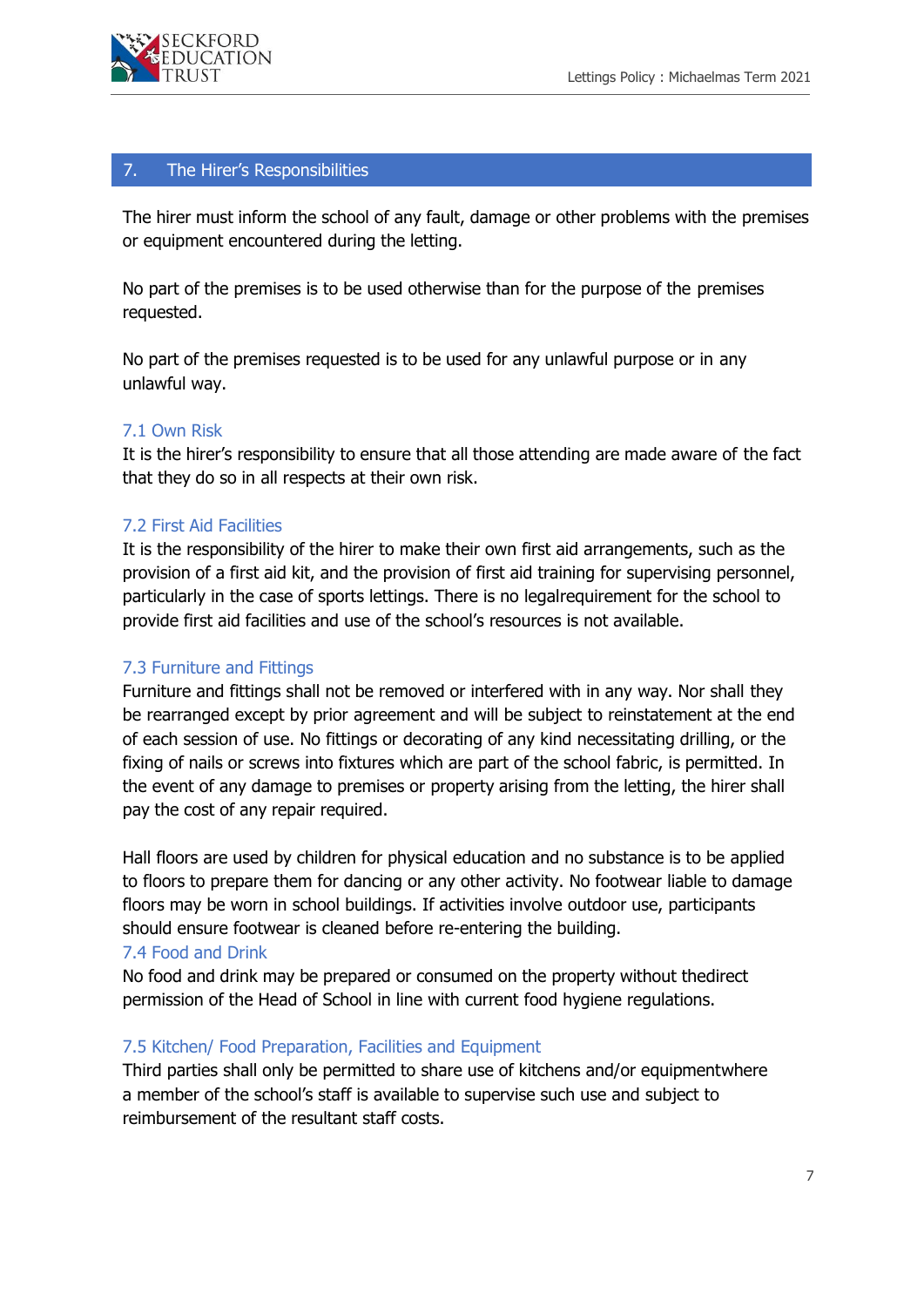

## 7.6 Intoxicating Liquor

No intoxicating liquors are permitted to be bought, sold or consumed on any part of the premises without the permission in writing of the Head of School/Trust Board, whose written consent must also be obtained prior to seeking any Temporary Event notice for the sale of alcoholic liquor from the local Licensing Authority. All evidence of intoxicating liquor must be removed from the premisesat the end of the letting.

## 7.7 Smoking

The whole of the school premises, which includes the grounds, is a non-smoking area, and smoking is not permitted.

## 7.8 Betting, Gaming and Lotteries

Nothing shall be done on, or in relation to, the premises in contravention of the law relating to betting, gaming and lotteries, and the persons or organisations responsible for functions held in the premises shall ensure that the requirementsof the relevant legislation are strictly observed.

## 7.9 Nuisance and Disturbance

Hirers and organisers of events in the school premises are responsible for ensuring that the noise level of their function does not interfere with the otheractivities within the building nor to cause inconvenience for the occupiers of nearby houses or property.

#### 7.10 Disposal of Waste

The hirer must comply with the school's arrangements for disposal of any rubbish or waste materials.

## 7.11 Animals

Except in the case of trained guide dogs for the blind and hearing dogs for thedeaf, animals shall not be permitted on the school premises.

#### 7.12 Rules

The hirer shall comply with any rules and regulations which the Trust Boardshall make from time to time.

## 7.13 Charges and Cancellations

The hirer acknowledges that the charges are as set out in the letting agreement, including any review arrangements specified. The letting may be cancelled, provided that in each circumstance at least 28 days' notice either way is given. Itis the hirer's responsibility to notify people appropriately of any changes in datesor venues at least a week in advance.

The Trust Board will not accept any responsibility for any loss, or other expenses however incurred by the hirer, in the event of a cancellation by the Trust Board of the letting as a result of circumstances beyond its control (including, without prejudice to the generality of the same, industrial action by itsemployees, or others, oil shortage, failure of electricity/gas supply).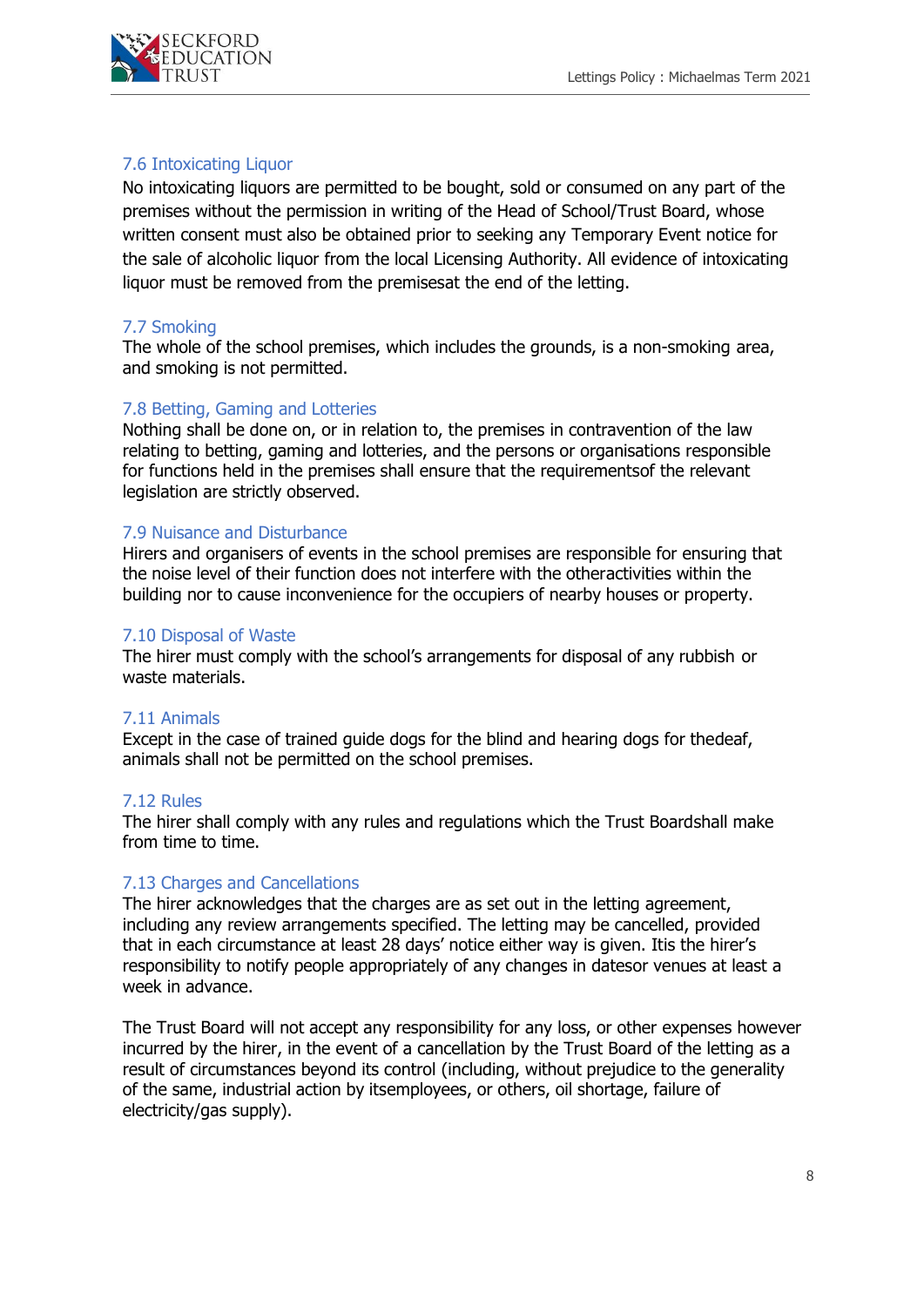

The decision of the Trust Board as to whether a letting should be cancelled shall be binding on the hirer.

## 7.14 Sub-Letting

The hirer shall not sub-let the premises, underlet or share possession with any other parties.

## 7.15 Storage Ancillary to the Letting

The permission of the Trust Board/Head of School must be obtained before goods or equipment are left or stored on the premises, except that the Head of School is authorised to grant permission for the overnight storage of goodsand equipment brought to the school for a particular event.

#### 7.16 Loss of Property

The Trust Board cannot accept responsibility for damage to, or the loss ortheft of, hirer's property and effects. It is the responsibility of the hirer to make his/her own insurance arrangements if required.

## 7.17 Car Parking

Cars shall not be parked so as to cause an obstruction at the entrance to, or exitsfrom, the school. In particular the Hirer must ensure that access to the school by emergency vehicles is not obstructed or delayed. Where parking accommodationis available, this must be used, and users of the school should avoid undue noiseon arrival and departure.

### 7.18 Toilet Facilities

Access to the designated school's toilet facilities is included as part of the letting arrangements.

## 7.19 Right of Access

The Trust Board reserves the right of access to the premises during the letting for emergency or monitoring purposes (The Head of School or members of the Trust Board from the Finance Committee may monitor activities from timeto time).

## 7.20 Vacation of Premises

The hirer shall ensure that the premises are vacated promptly at the end of the letting session. The hirer is responsible for supervising any children taking part inan activity until they are collected by a responsible adult.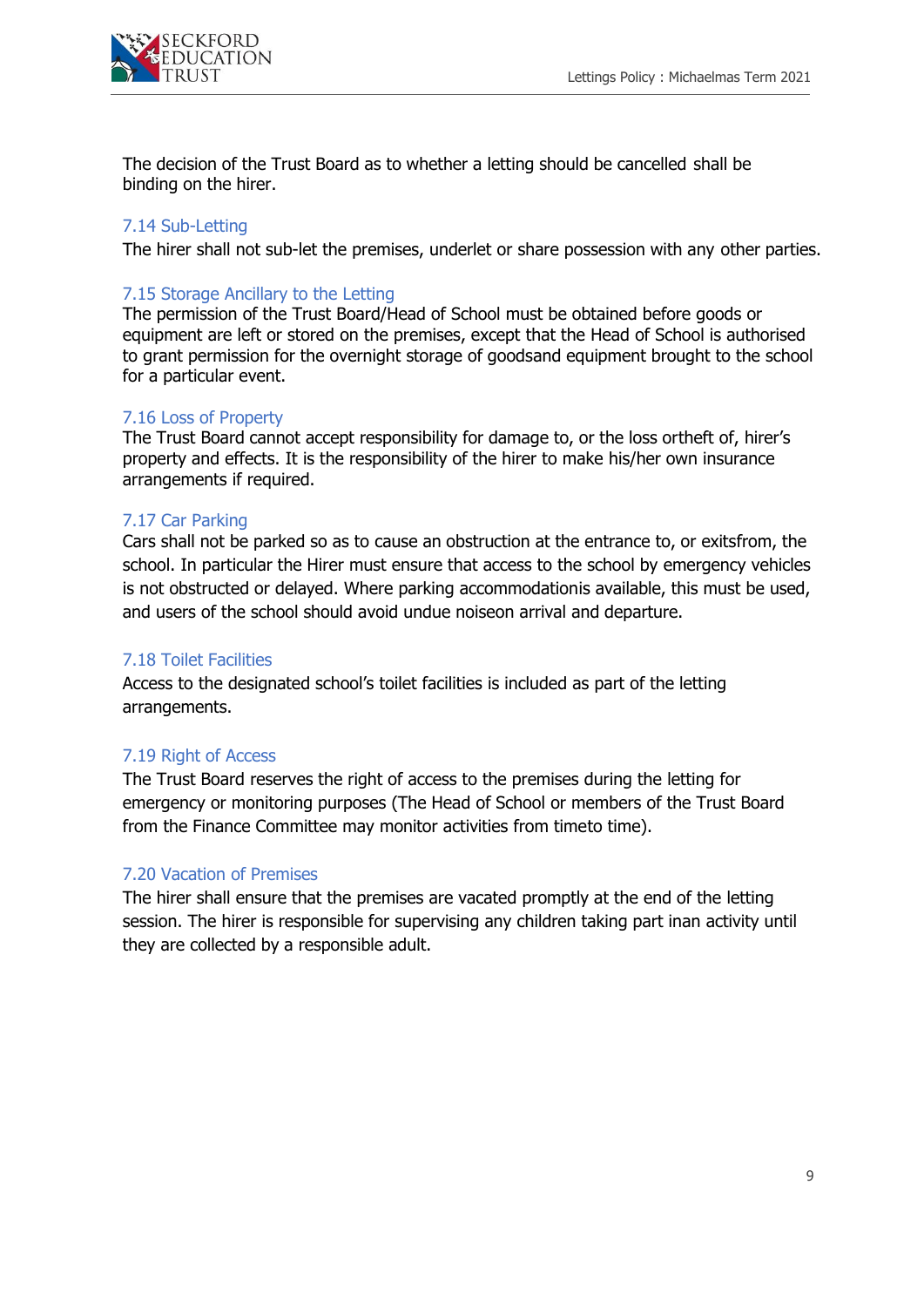

# **SECKFORD EDUCATION TRUST LETTING AGREEMENT**

(Please complete using block capitals)

| <b>Accommodation and Facilities</b><br>required                 |       |
|-----------------------------------------------------------------|-------|
| Additional requirements<br>(eg: chairs set out, equipment, etc) |       |
| Dates and times                                                 |       |
| Purpose of letting                                              |       |
| Will alcohol be brought on to<br>the premises?                  |       |
| Are you obtaining a licence for sale<br>of alcohol?             |       |
| Have you insurance to cover the<br>event?                       |       |
| Full name of hirer                                              |       |
| Address of hirer                                                |       |
| Contact telephone number                                        |       |
| Email address                                                   |       |
| Signature of hirer:                                             | Date: |
|                                                                 |       |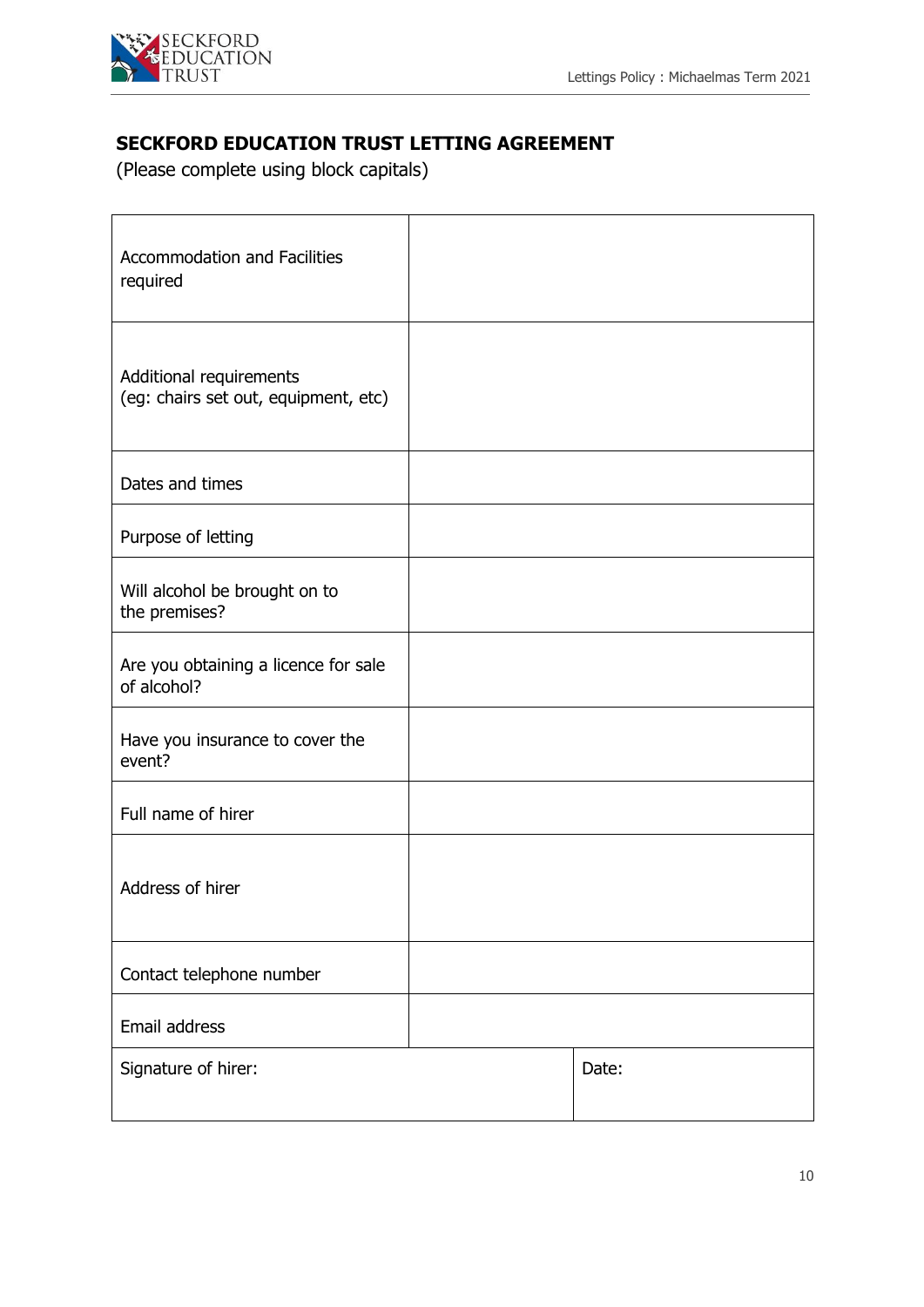

# **Letting Agreement cont…**

Please complete and return to the school at least 21 days before the event. We will confirm the booking and notify you of the charges. You will need to send copies of any licenses required on confirmation.

| Head of School's acceptance of booking<br>(The approval of the Chief Executive Officer must be obtained where the hirer requires<br>alcohol to be brought onto the school premises). |       |
|--------------------------------------------------------------------------------------------------------------------------------------------------------------------------------------|-------|
| Signed:                                                                                                                                                                              | Date: |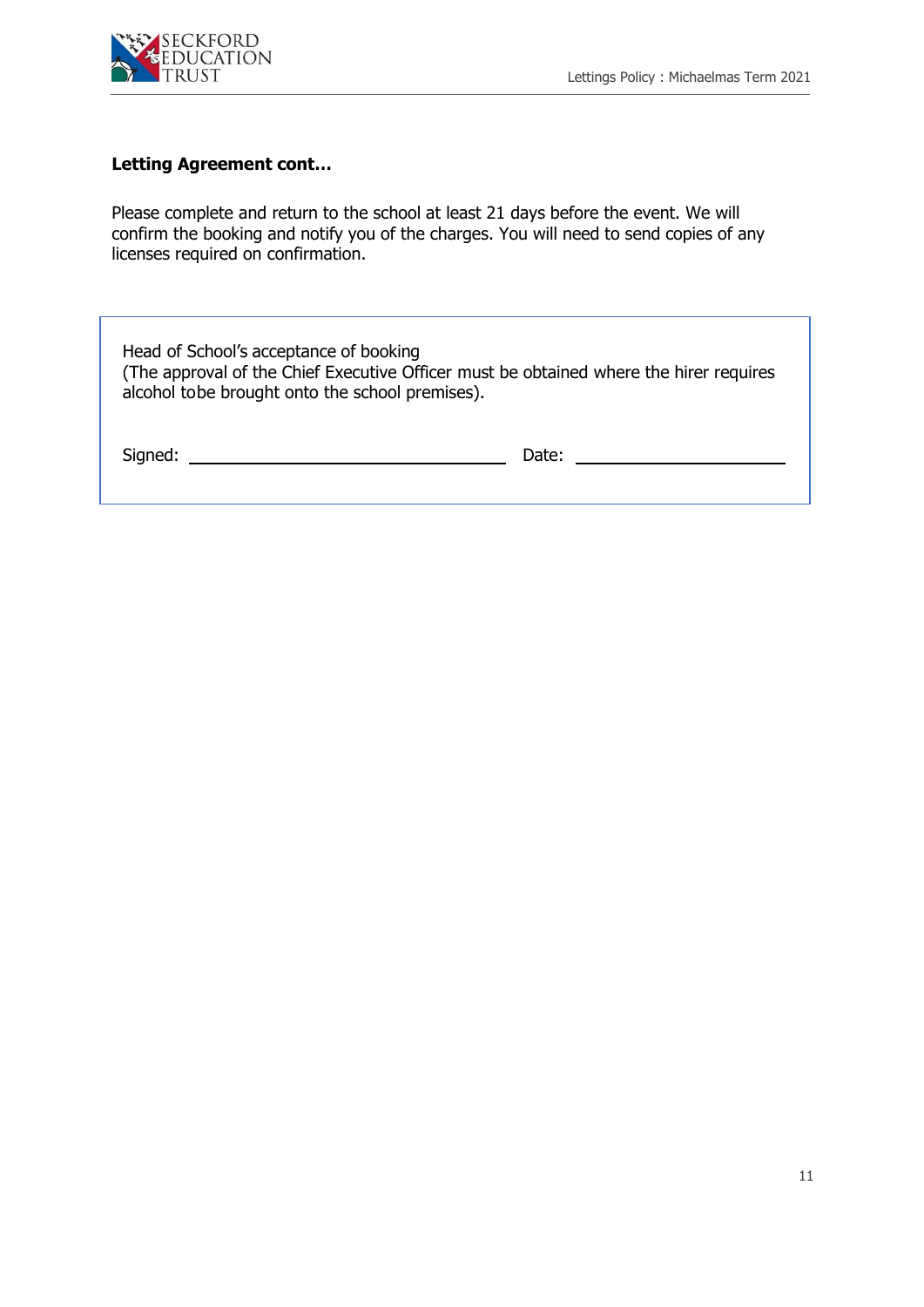

# **SECKFORD EDUCATION TRUST - LETTINGS INDEMNITY FORM**

**INSURANCE COVER** – to comply with the conditions of the hiring agreement.

I hereby indemnify the school against any claims made against it arising from the use of hired premises. In addition I accept responsibility for any claims the school may have for any damage toits property arising from its use during my hire.

I maintain a Public Liability Insurance Policy, the details of which are as under:

| Date: |
|-------|
|       |

## **DECLARATION** (Please read before signing)

I have received a copy of the Lettings policy and Terms and Conditions for the Letting of School Premises and agree to be bound by them. Any licenses necessary and the Theatres Act 1968 and the Cinematograph Acts 1909 and 1952 have been or will be observed and any requirementsof the Licensing Justices, where necessary, have been or will be met. I agree to pay the charges due as required and hereby certify that the premises and grounds will be used only for the purpose stated.

I am over 18 years of age.

Date of application:

Full name (block captials): MR/ MRS/ MISS/ MS/ OTHER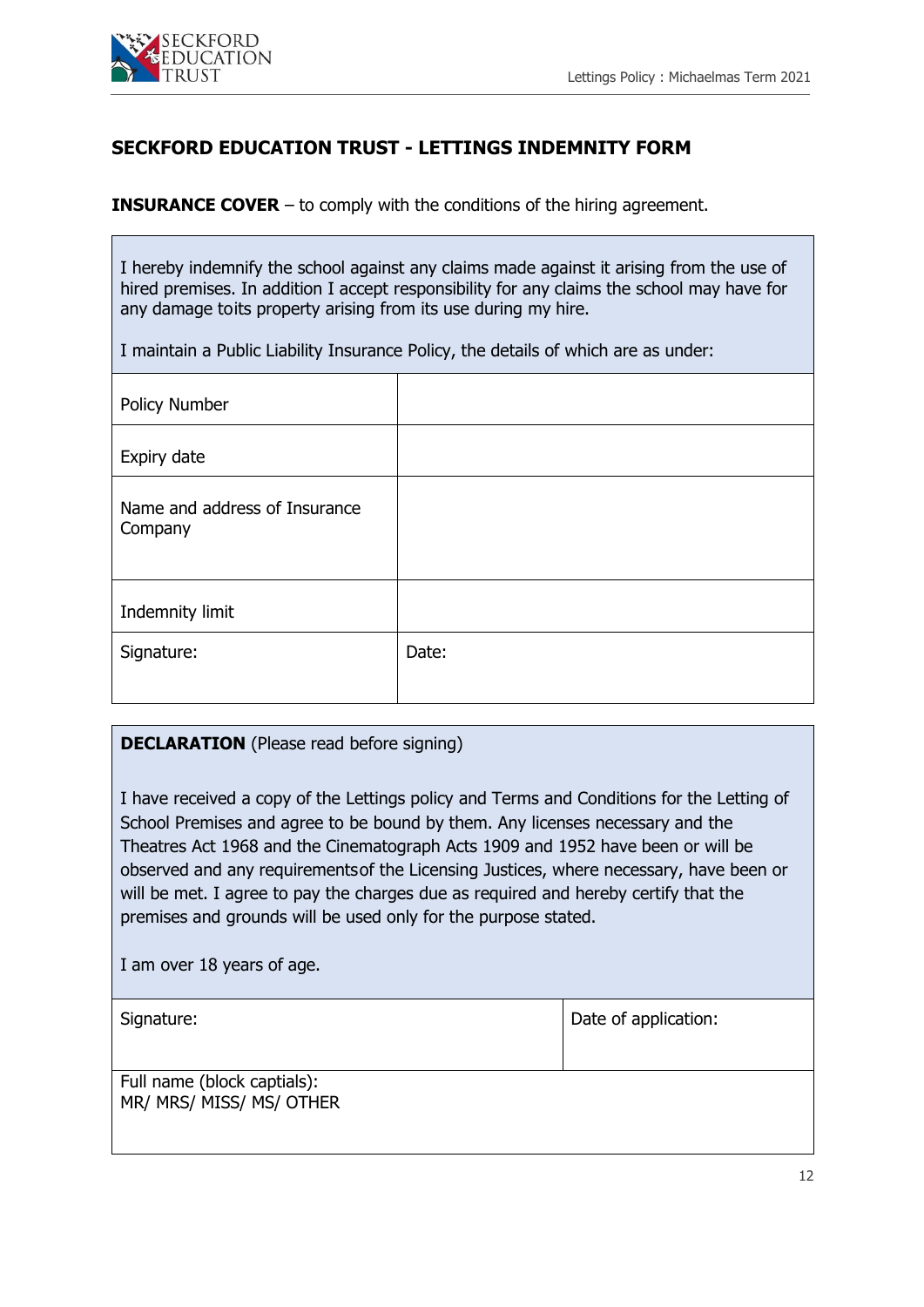

## **Lettings Indemnity Form cont…**

## **(Please be aware of the school's emergency evacuation procedure, which is attached foryour information)**

It is confirmed that the accommodation required is available for the time and date(s) requested. The head of the establishment has been informed, that where necessary the hiring has been approved by or on behalf of the governors and that the applicant has been informed accordingly.

Signature:

Head of School

Date: \_\_\_\_\_\_\_\_\_\_\_\_\_\_\_\_\_\_\_\_\_

Signature:

Chief Executive Officer

Date: \_\_\_\_\_\_\_\_\_\_\_\_\_\_\_\_\_\_\_\_\_